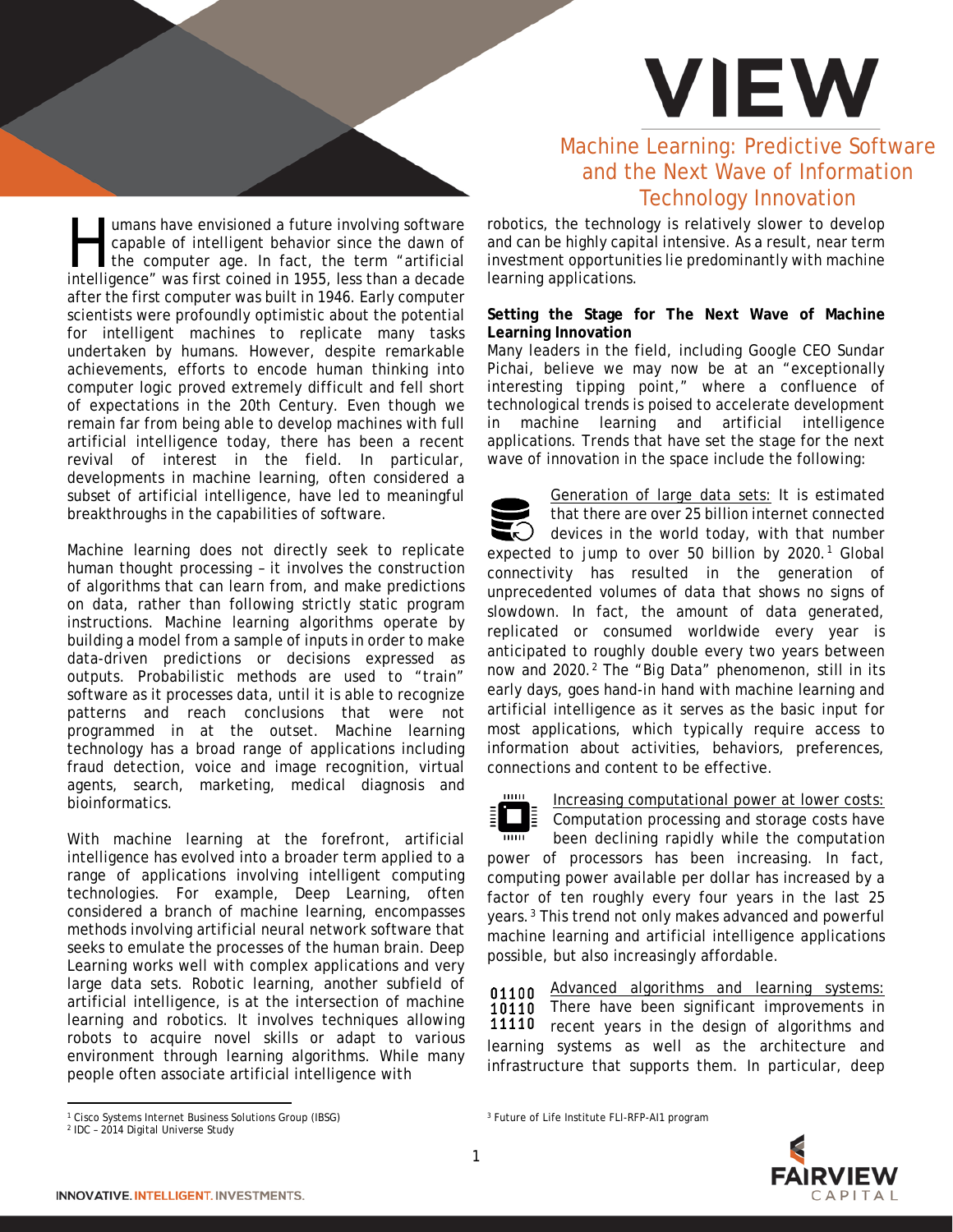machine learning algorithms have contributed to many recent innovations in software capabilities. For example, Deep Learning architectures called convolution neural networks are so advanced that the software itself can decide which features and characteristics of input data are most important to a given classification problem.

Open sourcing of technology: Large technology companies that have invested heavily in the space, such as IBM, Google, Amazon, Facebook and Microsoft, have all joined a growing movement to make machine learning open source for developers in an effort to improve the quality and agility of their systems. In turn, this has created a stronger community of developers and accelerated innovation and the flow of information in the space.

The machine learning landscape can be thought of existing in three "layers": infrastructure, horizontal platforms and vertical applications. Much of the advanced infrastructure (such as storage and networks) is in place, though it will certainly continue to evolve and improve. There have been many advancements in the horizontal layer where companies are capable of providing analytics and other services that can usefully process large sets of complex data (including image and voice recognition). This has set the stage for applications, including predictive applications, to be built on top. Applications that leverage machine learning can be deployed in a very wide range of industry verticals, addressing many needs and allowing for transformative new companies to be built.



### **The Role of Technology Leaders**

Large technology companies have helped pave the path forward for machine learning and artificial intelligence applications, and almost without exception, all believe the technology will shape the future of their business. Google has dedicated significant resources to developing machine learning technology, which is at the core of many internal initiatives, including its well-known selfdriving car unit. Google has also recently launched TensorFlow, an open source software library for machine learning. IBM's Watson computer system, which famously beat top *Jeopardy!* contestants in 2011, is being evolved into a broad technology platform that uses machine learning to reveal insights from large amounts of

unstructured data to serve a range of business customers, particularly in the healthcare space. Facebook has established an Applied Machine Learning Group and Mark Zuckerberg has stated publicly on many occasions that the company plans to push the envelope with regards to machine learning and artificial intelligence technology. Amazon, through Amazon Web Services, launched Amazon Machine Learning last year to provide developers access to visualization tools and wizards that guide them through the process of creating machine learning models. Finally, Microsoft recently opened up its Azure Machine Learning platform to developers with the goal of democratizing machine learning.

A critical input for machine learning technology is data. This is one area where incumbent technology firms and other large corporations may currently have an advantage over startups. Access to large and high quality data sets allows for the development of more precise and robust machine learning solutions. One way startups in the machine learning space can overcome shortcomings on this front is by forming data partnerships with the incumbents. Some startups have already built successful businesses by implementing this model. If large and high quality data sets cannot be accessed, startups will have to compete by developing proprietary algorithms or building algorithms that can learn from limited data sets.

While innovation is occurring across the landscape, startups, in many ways, remain uniquely positioned to capitalize on the coming propagation of machine learning and artificial intelligence applications. They can be more inventive, focused, nimble and attract top talent. Large corporations have recognized this fact and in response have been active as investors through corporate venture capital arms, and as acquirers of startups. Startup funding rounds for machine learning and artificial intelligence companies involving corporate venture capital investors saw a 15x increase between 2010 and 2015.[4](#page-1-0) Already, over 30 companies in the artificial intelligence space have been acquired in the past three years by large corporations.<sup>[5](#page-1-0)</sup> Google has led the way with five acquisitions but IBM, Amazon, Salesforce, Cisco, Microsoft, Facebook, Yahoo, Intel, Dropbox, LinkedIn, Pinterest, and Twitter have all also acquired companies in the space. As vertical-specific machine learning companies mature and the technology becomes more critical to doing business, acquirers are likely to include companies outside of the technology space – such as insurance, finance and healthcare companies.

### **Venture Capital Investment in Artificial Intelligence and Machine Learning**

The innovation and level of interest in machine learning and artificial intelligence technology companies has been closely monitored by venture capitalists. The space



 $\overline{\phantom{a}}$ 

<sup>5</sup> Fairview Capital Research, CB Insights

<span id="page-1-0"></span><sup>4</sup> CB Insights – Analyzing the AI Investment Landscape, February 2016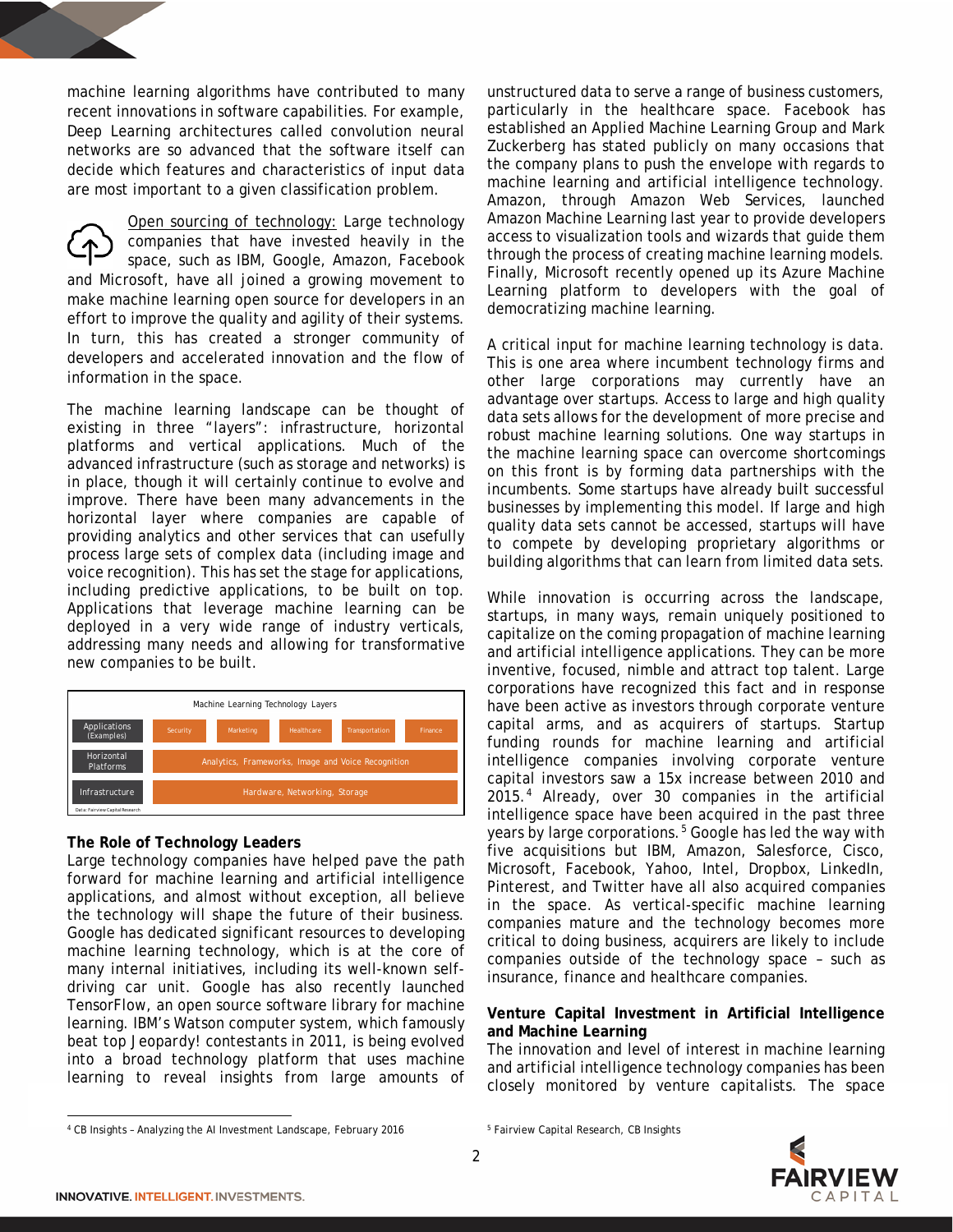represents a natural shift for many venture capital firms and the types of transformative companies serving large addressable markets through viable and attractive business models fits venture investing very well. Close to \$1 billion has already been invested in artificial intelligence related companies by venture capitalists since 2010 and annual funding to companies in the space has increased seven-fold since 2010.<sup>[6](#page-2-0)</sup> Many venture capital firms have already begun reaping the benefits of investing in the space as over two-thirds of artificial intelligence companies acquired in the past three years have been venture-backed.<sup>[7](#page-2-0)</sup>



Venture firms have taken a range of approaches to investing in machine learning and artificial intelligence companies. Many firms have roots investing in software, IT infrastructure and "big data" companies as well as applications across many industry verticals. While there are certainly differences when it comes to investing in machine learning and artificial intelligence companies, often the skill sets, networks and technical knowledge required translate well. To bolster their capabilities to invest in the space, some firms have hired experts to augment their teams such as data scientists, or have developed advisory boards or networks comprised of leading researchers, academics or operators in the field. Recently, there has also been the formation of new firms with a primary focus on investing in machine learning and artificial intelligence companies.

The opportunity for value creation for venture firms is strong as the technology will be able to address a wide range of large markets with further advancements in the technology almost certain to come at all layers.

Examples of venture-backed machine learning and artificial intelligence companies in the Fairview portfolio include the following:

Ayasdi offers a machine intelligence **AYASDI** software platform and applications to organizations looking to analyze high volume or highly dimensional data sets. Organizations and governments have deployed Ayasdi's software across a variety of use cases, including the development of clinical pathways for hospitals, fraud detection, trading strategies, customer segmentation, oil & gas well development, drug development, disease research, information security, anomaly detection and national security applications. The company's software has revealed genetic traits of cancer survivors, discovered six distinct subtypes of Type II Diabetes patients, and even helped the Institute for the Study of War map terrorist behavior. The customer base is exclusively Fortune-1000 type companies, many of which feature sizable seven-figure deals. Ayasdi was founded out of 12 years of research and development at Stanford University. Venture capital investors include FLOODGATE, Khosla Ventures, Institutional Venture Partners, and Kleiner Perkins Caufield & Byers.

Dataminr is an information discovery company that leverages proprietary machine learning algorithms to instantly analyze tweets and other publicly available data. The company's technology can identify, classify, and determine the significance of real-time information and deliver relevant signals and contextual analytics as high-value applications. In finance, many hedge funds and investment banks utilize Dataminr to take action on early market moving information. Other large corporations utilize Dataminr for corporate security and crisis management watch centers that warn about emerging threats and crises. The company was founded in 2009 and now has over 150 employees. It is backed by Venrock, Institutional Venture Partners, Fidelity, Wellington and Credit Suisse.

MetaMind is a Deep Learning platform designed to predict outcomes for language, vision and database tasks. The company's core technology is neural network software that can reportedly answer everything from specific queries about snippets of text to the sentiment of that text. MetaMind also has developed one of the best image recognition capabilities in the market. The company was launched in 2014 and has raised venture capital funding from Khosla Ventures. In April of 2016, MetaMind was acquired by Salesforce. Salesforce plans to use its technology to "further automate and personalize customer support, marketing automation, and many other business processes." The acquisition is expected to extend Salesforce's data science capabilities by embedding Deep Learning within the Salesforce platform.

X.ai's first product, currently in beta testing, uses artificial intelligence to schedule meetings for people. The service features an artificial



 $\overline{\phantom{a}}$ 

<span id="page-2-0"></span><sup>6</sup> CB Insights - Analyzing the AI Investment Landscape, February 2016